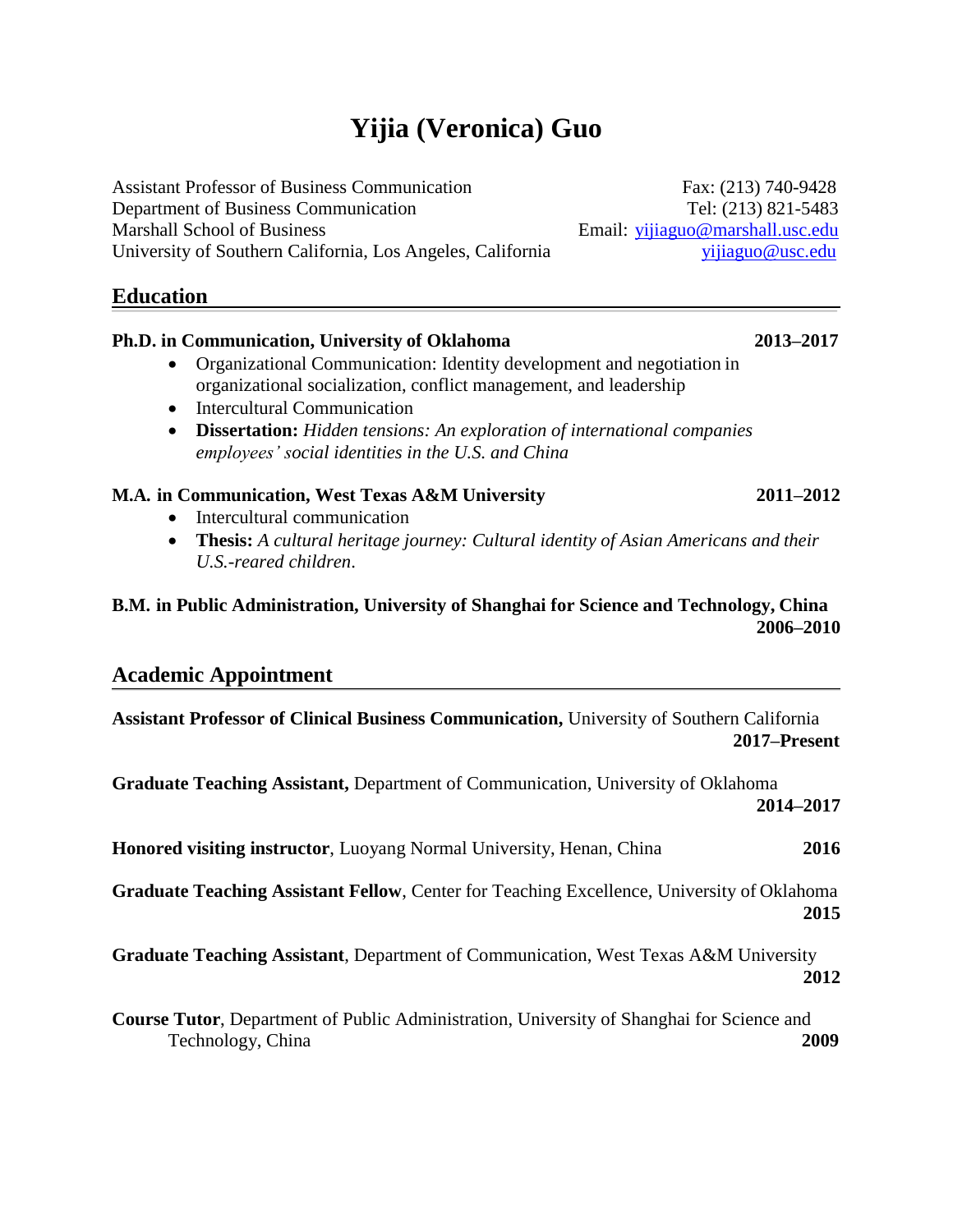## **Class Taught and Developed**

- BUCO 445 Building Oral Communication Experts: Persuasion Tactics
- GSBA 542; DSO 557 Communication in Global Supply Chain Management (Online and On-site)
- BUAD 114 Global Social Impacts: Consulting in Peru
- BUAD 302 Communication Strategies in Business
- COMM 3263 Organizational Communication
- COMM 2113 Business and Professional Communication
- COMM 2003 Communication in Non-Western Culture
- COMM 2713 Communication Theory
- COMM 1113 Principle of Communication
- COMM3341 Persuasion (Online)

## **Publications**

- Guo, Y. (2018). "Let our emotion tell the stories": An exploration of Chinese workgroup's socialization. *Human Relations* 72 (7), 1187-1208 [https://doi.org/10.1177/0018726718796154](https://doi.org/10.1177%2F0018726718796154)
- Guo, Y., & Cionea, I., A. (2017). "Do it this way, not that way:" An exploration of Chinese workplace conflicts. *International Journal of Conflict Management, 28*(2).
- Kramer, M., Lee, S., & Guo, Y. (2019). Using communication technology to manage uncertainty during organizational assimilation: Information-seeking and information-giving. *Western Journal of Communication.*
- Lee, S., Kramer, M., & Guo, Y. (2019). Social Media Affordances in Entry-level Employees' Socialization: Employee Agency in the Management of their Professional Impressions and Vulnerability during Early Stages of Socialization. *New Technology, Work and Employment*. DOI:10.1111/ntwe.12147
- Fairhurst, G. & Guo, Y., J. (**in press**). *The power of framing* (Chinese ed.). Henan: The Elephant Press.
- Guo, Y., & Kramer, M. & Lee, S. (*under review*). "We work in international companies": An exploration of social media uses in Chinese employees' organizational socialization. Paper previously presented at the International Association Conference, Fukuoka, Japan.
- Guo, Y. (*under review*). Working as a "Golden Collar": An exploration of memorable messages as discourse in Chinese international company employees' socialization.

## **Conference Papers**

- Guo, Y. (2020, May). Managing "Who I Am": An Exploration of Chines employees' Identity Tensions in Multinational Companies. Paper will be presented at the International Communication Association Conference, Gold Coast, Australia
- Guo, Y & Bier, M. L. (2020, March) Leadership framing and promoting the country image: The case of Jack Ma's communication at international business forums. Paper will be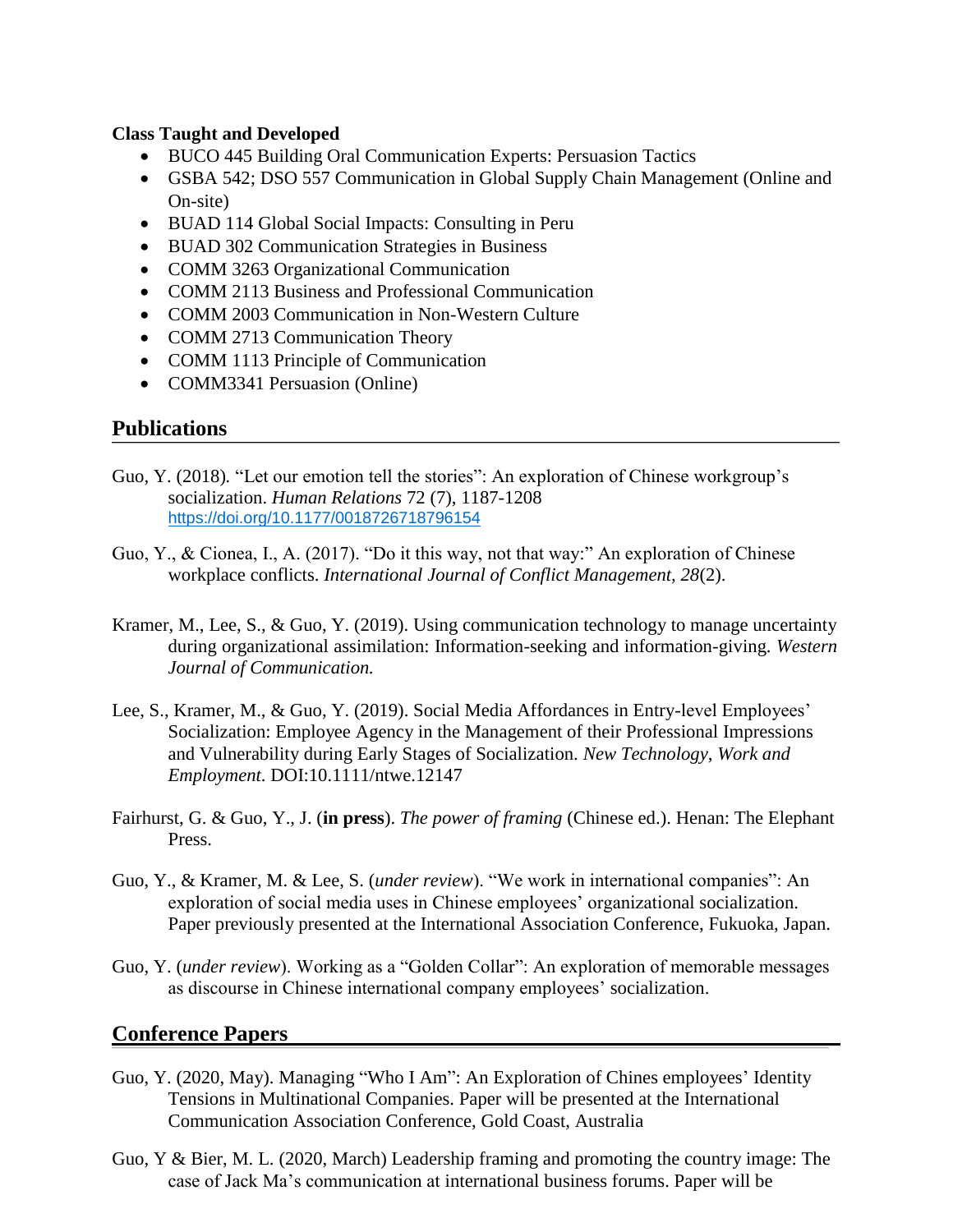presented at the Association for Business Communication Western Regional Conference, Baja, Mexico Cruise

- Guo, Y. (2019, November). Survival in the time of #Commsowhite: Mentoring, networking and building community as Asian/Pacific American Scholars. Panel presented at the National Communication Association Conference, Baltimore, Maryland, U.S.
- Kramer, M., Lee, S., & Guo, Y. (2017, November). Using communication technology to manage uncertainty during organizational assimilation: Information-seeking and informationgiving. Paper presented at the National Communication Association Conference, Dallas, TX, U.S.
- Guo, Y. (2016, November). Working as a "Golden Collar": An exploration of memorable messages as discourse in Chinese international company employees' socialization. Paper presented at the National Communication Association Conference, Philadelphia, PA, U.S.
- Lee, S., Kramer, M., & Guo, Y. (2016, November). An exploration of social media uses in employees' organizational socialization. Paper presented at the National Communication Association Conference, Philadelphia, PA, U.S.
- Guo, Y. (2016, June). "Let our emotion tell the stories": An exploration of Chinese workgroup's socialization. Paper presented as the **Top Student Paper in Organizational Communication Division** at the International Communication Association Conference, Fukuoka, Japan.
- Guo, Y. (2016, June). When culture meets work: A preliminary overview of intercultural conflicts in international workplaces. Paper presented at the International Communication Association Conference, Fukuoka, Japan.
- Guo, Y., & Cionea, I., A. (2015, November). "Do it this way, not that way": An exploration of Chinese workplace conflicts. Paper presented at the National Communication Association Conference, Washington, D.C. U.S.
- Guo, Y. (2014, November). A cultural heritage journey: The influence of Asian immigrants' parental styles on their U.S. born children's cultural identity. Paper presented at the National Communication Association Conference, Chicago, IL, U.S.
- Guo, Y., & Mumpower, W. S. (2013, March). Navigating a changing ethnic identity: Influences of leadership on Asian American ethnic identity. Paper presented at the Sooner Communication Conference, Norman, OK, U.S.

## **Research In Progress**

- Negotiation of positioning: An exploration of female Asian Americans' leadership framing in the U.S. multinational companies (Proposal)
- A cross-cultural comparison of mobile phone appropriation. Cooperating with Dr. Sunny Lee and Dr. Jun Liu, University of Oklahoma (In draft form)
- An exploration of impacts of perceptual network accuracy on Chinese newcomers'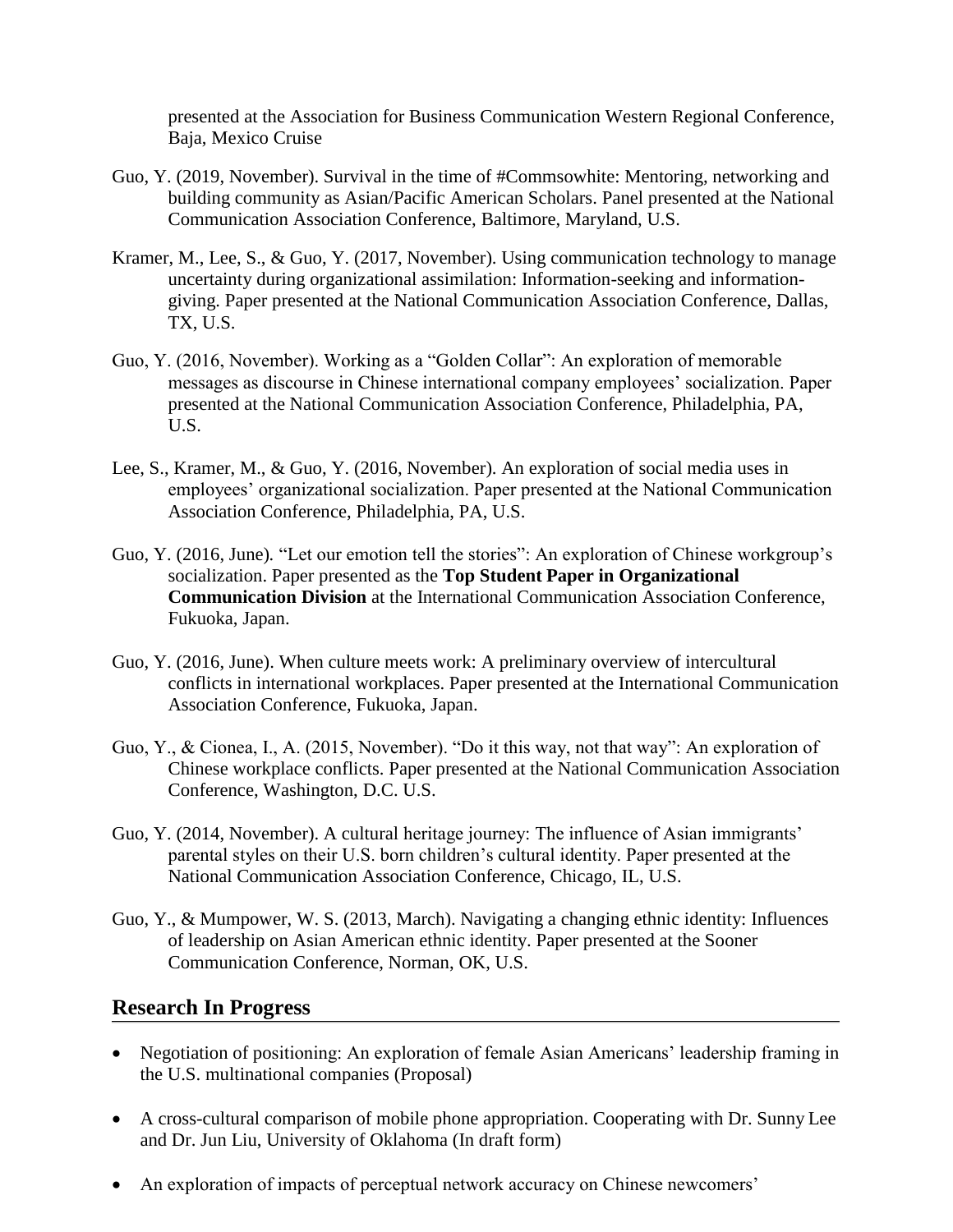socialization experience. Cooperating with Dr. Sunny Lee, University of Oklahoma (Data collected)

- An exploration of Chinese workplace conflicts: Stage 2. Cooperating with Dr. Ioana Cionea, University of Oklahoma (Data collected)
- Serial arguments in interpersonal relationships. Cooperating with Dr. Ioana Cionea, University of Oklahoma (Data collected)
- Leading with paradoxical tension knots: An exploration of Asian female leaders' workplace resistance (In date collection).
- "My image as a newbie": An exploration of Chinese working adults' impression management in socialization (In data collection).
- Navigating a changing ethnic identity: Influences of leadership on Asian American's ethnic identity. Cooperating with Dr. Stacie Wilson Mumpower, University of Oklahoma ((In data collection)

## **Awards, Certificates, and Honors**

- Marshall School of Business Faculty Externship Award (2019) University of Southern California, L.A.
- Marshall School of Business Summer Research Funding Award (2018-2019) University of Southern California, L.A.
- Thought Leadership Initiative Member (2017- present), Marshall, University of Southern California, L.A.
- Honored Faulty Mentor (2018, 2019) LEAP, Los Angeles, CA, U.S.
- TotalSDI certified facilitator (2018-Present). Certified Strength Deployment Inventory trainer.
- Ragan-Kramer-Wieder Dissertation Proposal Award, Department of Communication, University of Oklahoma, 2016-2017
- Top Student Paper in Organizational Communication Division at the International Communication Association Conference, Fukuoka, Japan, 2016
- Sybil B. Harrington FAH Scholarship, West Texas A &M University, 2011-2012
- Shanghai Outstanding Graduates, 2010
- Outstanding Graduates, University of Shanghai for Science and Technology, 2010
- Scholarship of Excellent Study, University of Shanghai for Science and Technology 2008-2009
- Scholarship of Excellent Social Work, University of Shanghai for Science and Technology, 2007-2008

## **Invited Presentations, Coaching, and Talks**

- Faculty coach for IBEAR EMBA program, University of Southern California, Marshall (2018-present).
- Communication trainer, speaker, and honored mentor (2017-present) by LEAP (Nonprofit), Los Angeles, CA, U.S. Mentored and trained international professionals and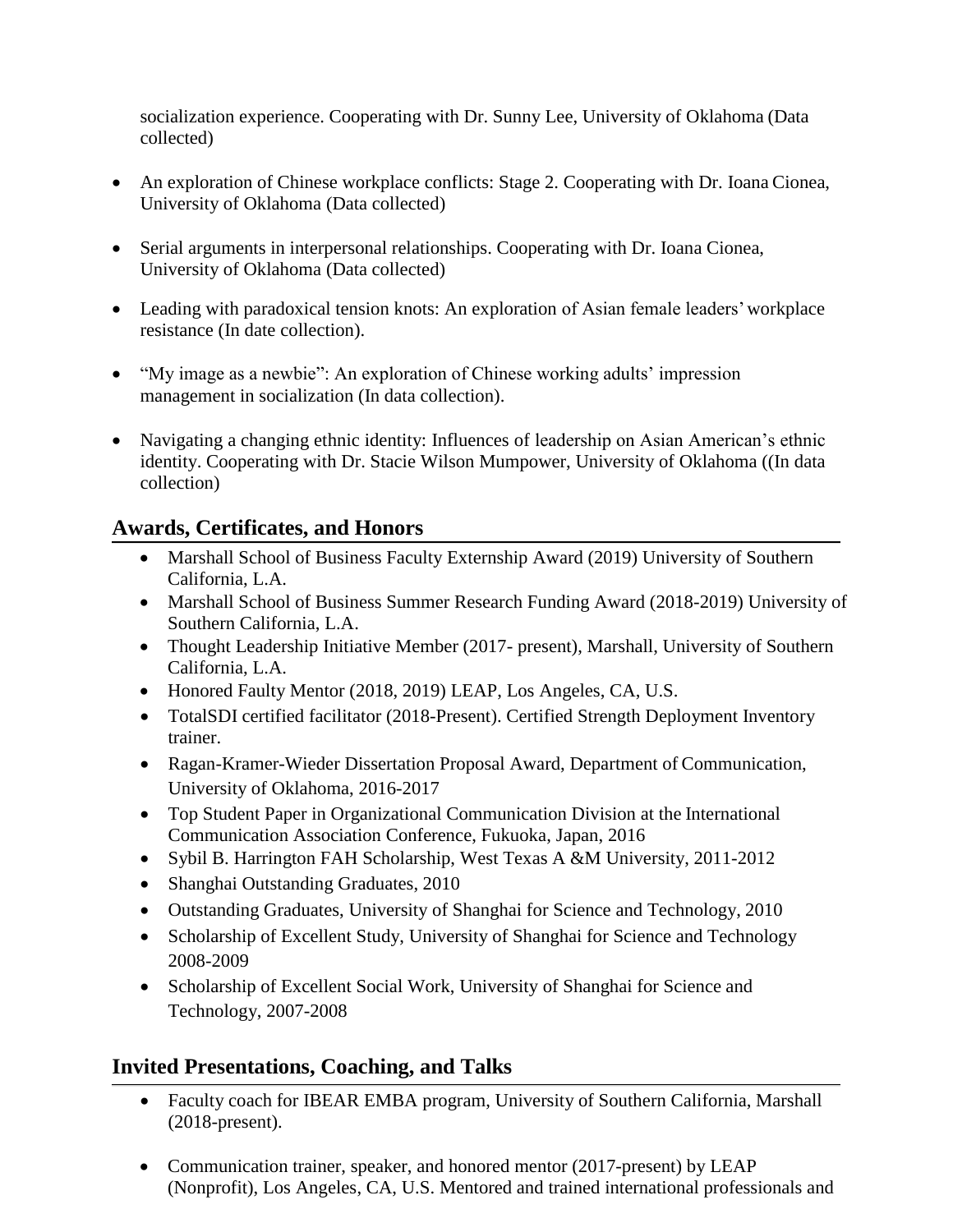students about strategic communication skills in the workplace

- Corporate communication trainer (2019) on Organizational Culture and Leadership for China Television Corp. L.A. (the only TV copy-right agency in the U.S. that represents CCTV, China). Conducted professional training and assessments for employees to develop strong communication competencies, leadership, and team cohesion
- Faculty for International Summer School at Xi'an International Studies University, Xi'an, China (2019.07). Developed and taught an upper-level communication course for Chinese students.
- Webinar Guest Speaker (2018, 11). Invited by Thorhea Education Group, China. Topic: Business Communication.
- Guest Lecturer. (2017. 12 and 2018. 12) Invited by Cultural Diplomacy and Global Communication program, Cattolica University, Rome. Online Lectures **Topic:** *Religion, Gender, and Communication in Chinese leadership*.
- Corporate mentor, consultant, and guest speaker (2018. 6-2018.7) for NewCapec Electronics, China

**Topic:** *Handle Challenging situations: Interpersonal Communication and Leadership Communication*

Coached more than 300 employees and mid-level managers on interpersonal communication skills and their leadership competencies through multiple customized, interactive training sessions

- Guest professor and speaker (2018.5-2018.6) **Topic:** *Interpersonal Communication in Cross-cultural Difference* Invited by
	- o Henan University of Economics and Law
	- o Henan University
	- o University of Shanghai for Science and Technology
- Guest speaker. (2017.10 and 2019. 03) Invited by Water DNA (Nonprofit), Los Angeles, CA, U.S.

## **Topic:** *Communication Skills: Your Power*

Trained more than 100 professionals and students in STEM areas on effective communication in the workplaces

 Guest speaker with organizational communication scholars Dr. Gail Fairhurst, Dr. Michael Kramer, and Dr. Sunny Lee (2016. 06)

**Topic:** *"I am talking, I must be communicating": The power of framing*.

- o Invited by Henan University, Kaifeng, Henan, China;
- o University of Finance and Law of Henan, Zhengzhou, Henan, China;
- o Luoyang Normal University, Luoyang, Henan, China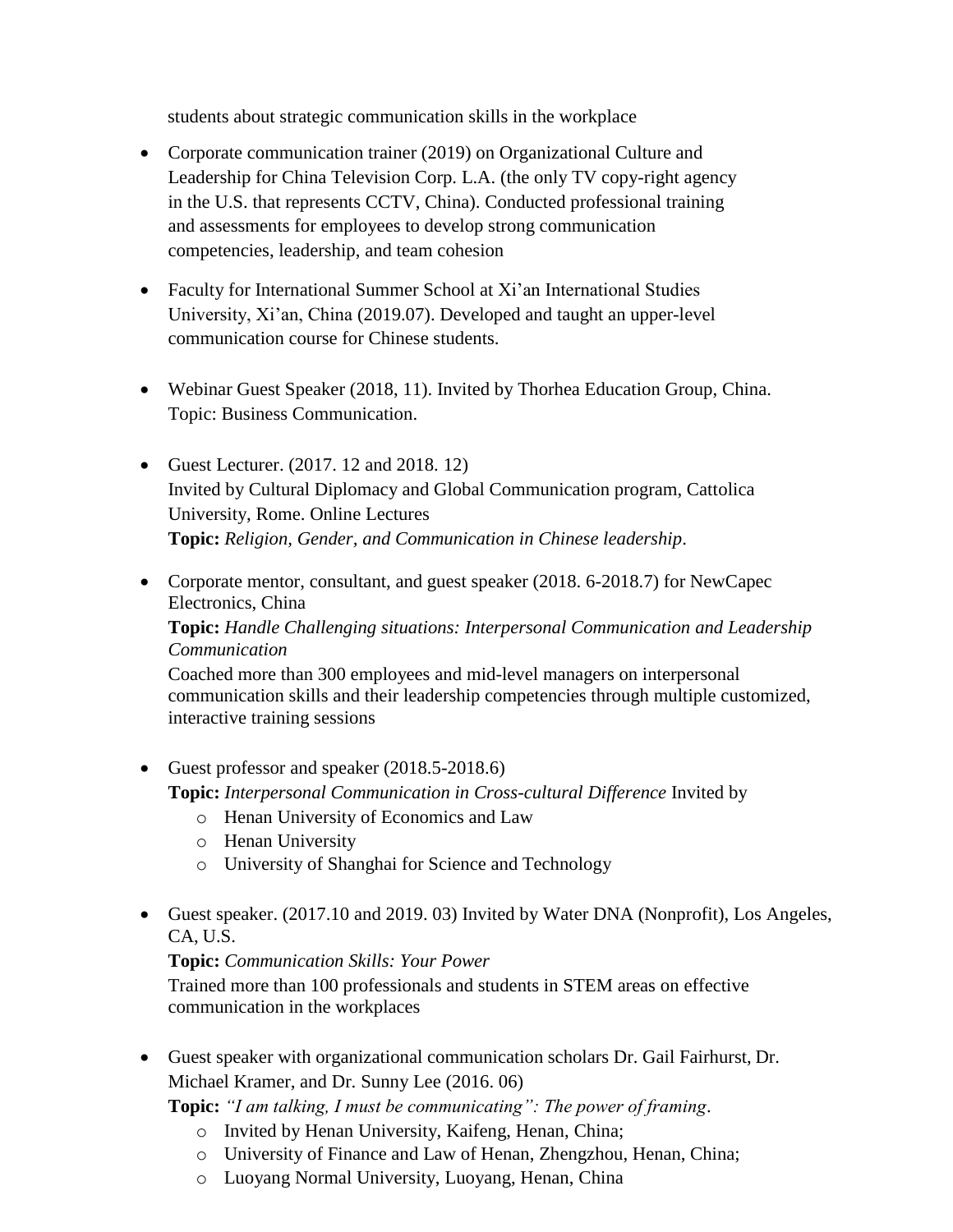## **Academic Service**

## **Memberships**

- International Communication Association
- National Communication Association
- Chinese Communication Association
- Association for Business Communication
- The National Society of Leadership and Success
- Graduate Teaching Assistant Fellow, University of Oklahoma

## **Professional Association Activities**

- Teaching Award(s) Development Committee Member (2019-2020), Organizational Communication Division, National Communication Association, U.S.
- Diveristy and Inclusivity Committee Member (2019-2020), Organizational Communication Division, National Communication Association, U.S.
- Membership Committee Member (2019), West Regional Conference, Association for Business Communication, U.S.
- Panel Reviewer: Organizational Communication Division of International Communication Association Annual Conference (2019-2020), Gold Coast, Australia.
- Award Nomination Committee Member (2018-2019), Organizational Division of National Communication Association Annual Conference, Baltimore, Maryland, U.S.
- Panel Chair (2019): Organizational Division of National Communication Association Annual Conference, Baltimore, Maryland, U.S. *(Dis)ordered Resistance: Theorizing Protest and Dissent in Organizational Life*
- Reviewer: Organizational Communication Division of National Communication Association Annual Conference (2017-present), U.S.
- Reviewer: International Communication Division of National Communication Association Annual Conference (2015), U.S.
- Panel Chair and reviewer: Organizational Division, Sooner Conference, University of Oklahoma (2014, 2015), U.S.
- Volunteer staff: National Communication Association Annual Conference (NCA) (2014, 2015)

## **University and Department Activity**

- Presenter (December, 2019), Marshall School of Business, Junior Faculty Research Fair
- Marshall Undergraduate Curriculum Committee Member, USC (2019-2020)
- USC RTPC Faculty Affairs Committee Member, USC (2018-2020)
- Faculty mentor, International MBA Orientation, Class of 2020, University of Southern California, Marshall (2018)
- Faculty coach for IBEAR MBA program, University of Southern California, Marshall (2018, 2019)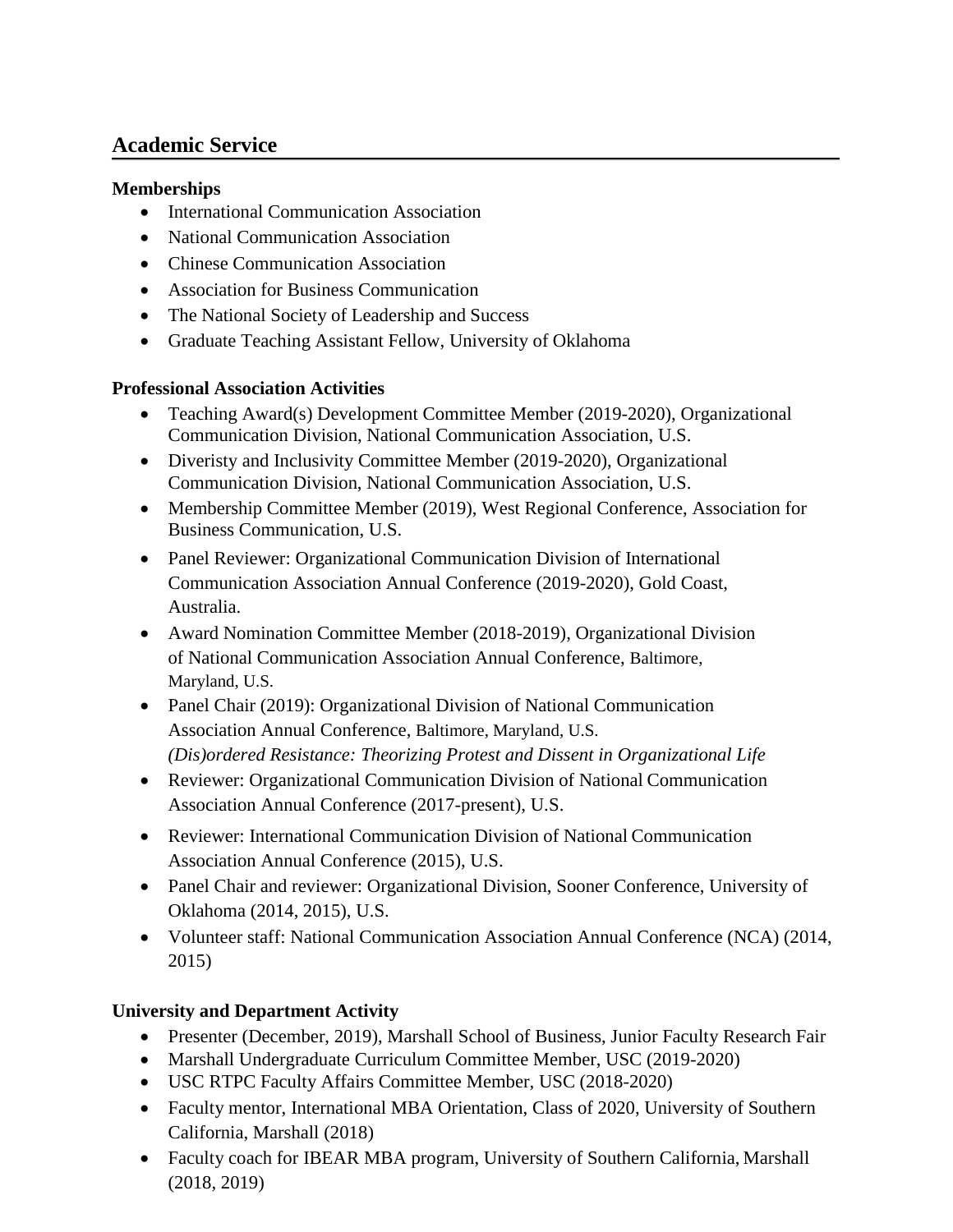- Faculty mentor for First-Year Experience Undergraduate Program, University of Southern California, Marshall (2018-2019; 2019-2020)
- Judge for MBA program Case Competition, Marshall School of Business, University of Southern California (2017-present)
- Conference Committee Chair: National Communication Association (NCA), Communication Graduate Student Association (CGSA), (2014, 2015)
- Session judge: Josh Lee Speech Competition, University of Oklahoma (2014, 2015)
- Teaching assistant mentor: International teaching assistant training, Center for Teaching Excellence (2016)

## **Study Abroad Experience**

• Led the World Bachelor in Business Program in the Global Social Impacts Program to Peru, University of Southern California, Marshall (2018-2020)

## **Other Work Experience**

### **Corporate Mentor, Newcapec Electronics 2018-Present**

- Designed corporate training program
- Conducted and led a series of professional communication case training and workshops

### **Program Coordinator, Triway International Co. Washington, DC 2013**

- Organized and managed international exchange programs for Chinese and the U.S. governmental departments, universities, and educational companies
- Researched and complied major proposals for new projects

## **Event Planner, ARAMARK Campus, LLC 2012**

• Directed and facilitated major campus events held by West Texas A&M University